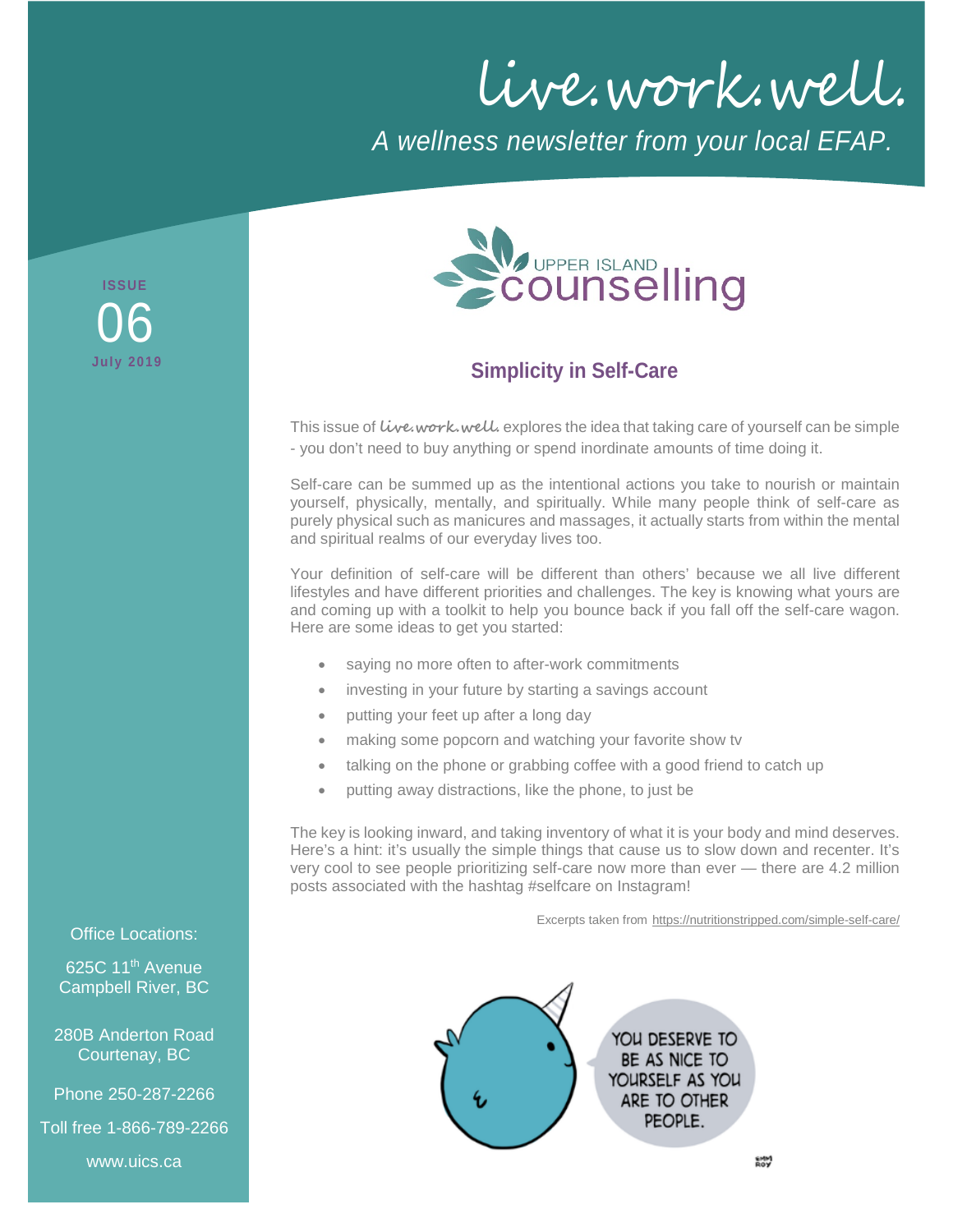## Minimalism Info

For more information about embracing a minimalist lifestyle, check out the following links:

[https://www.becomingminimal](https://www.becomingminimalist.com/) [ist.com/](https://www.becomingminimalist.com/) 

[https://www.theminimalists.co](https://www.theminimalists.com/) [m/](https://www.theminimalists.com/)

[https://minimalismfilm.com/wa](https://minimalismfilm.com/watch/) [tch/](https://minimalismfilm.com/watch/)

[https://www.apartmenttherapy](https://www.apartmenttherapy.com/seeking-simplicity-how-to-start-living-a-more-minimal-lifestyle-210936) [.com/seeking-simplicity-how](https://www.apartmenttherapy.com/seeking-simplicity-how-to-start-living-a-more-minimal-lifestyle-210936)[to-start-living-a-more-minimal](https://www.apartmenttherapy.com/seeking-simplicity-how-to-start-living-a-more-minimal-lifestyle-210936)[lifestyle-210936](https://www.apartmenttherapy.com/seeking-simplicity-how-to-start-living-a-more-minimal-lifestyle-210936)

[https://www.goodhousekeepin](https://www.goodhousekeeping.com/home/a20707568/what-is-minimalism/) [g.com/home/a20707568/what](https://www.goodhousekeeping.com/home/a20707568/what-is-minimalism/) [-is-minimalism/](https://www.goodhousekeeping.com/home/a20707568/what-is-minimalism/)

## **Minimalism: Having Less & Living More**

*"At its core, minimalism is the intentional promotion of the things we most value and the removal of everything that distracts us from it."* **– Joshua Becker**

Minimalism can be understood as a lifestyle that embraces simplicity, quality and intentionality. It is a way of life that has become increasingly popular over the last few years and provides an alternative to many of modernity's most common trends, including voracious consumerism, near-constant distraction, obsession with image and status-symbols, highpaced living, and financial debt.

Many of us caught up  $-$  even to a limited extent  $-$  in the razzle-dazzle of the high-paced, consumerist lifestyle don't often notice the toll that it can take on our mental, emotional and physical well-being. However, if we take a moment to consider all of the various choices, roles, purchases, concerns, habits and responsibilities in our daily lives and how they add up and impact us, we can see that the more "stuff" we have in our lives, the more stretched, stressed and exhausted we tend to feel.

The "stuff" we have in our lives includes everything from material possessions to relationships and from hobbies to obligations, and more. Each of these types of "stuff" can have elements that are necessary and valued. For instance, we all need homes and clothes, we all have relationships that we cherish, and we all have certain activities that we either need to do or enjoy doing. These are all fine things and there is nothing wrong with any of that.

The problem begins when we start accumulating more and more "stuff" that is neither necessary nor a source of real value in our lives. This is the juicer collecting dust in the kitchen cupboard. These are the racks of never-worn clothes in the closet, the "friendships" with people who bother us, the commitments to causes we're not passionate about, and the habits of spending long hours on social media and Netflix. This is the stuff that detracts from our lives rather than adds to them. This is the stuff that minimalism urges us to purge from our lives.

To actually start the process of purging excess stuff and minimalizing our lives can be quite challenging. Much of modern, Western culture tells us that "more stuff is good" and that we'll all finally be truly happy once we own a brand new, state-of-the-art [*fill in the blank*]. Furthermore, it is common for us to grow emotionally attached to our stuff, even if we don't need it or derive value from it. And sometimes we hang onto stuff because having it in our lives is just a plain old habit.

But, there is another type of experience available to us when we start letting go of stuff. Have you ever had the experience of tidying and decluttering a messy room and then feeling a sense of peace and clarity afterward? Or have you ever gone through the process of trashing, recycling and donating all sorts of long-forgotten items when you move from one home to another and then felt as though a heavy weight was lifted from your shoulders? That is what minimalism feels like.

Just as with material items, the same principle holds true for purging unnecessary and unfulfilling relationships, obligations, and habits from our lives. When we do so, we tend to experience less stress and anxiety, and more peace and clarity. Being less encumbered with unnecessary stuff also allows us to focus more on the activities and relationships that do add value to our lives. So, there may actually be something to the old adage that says "less is more."

By Graham Walker

*Unnecessary possessions are unnecessary burdens. If you have them, you have to take care of them! There is great freedom in simplicity of living. It is those who have enough but not too much who are the happiest. - Peace Pilgram*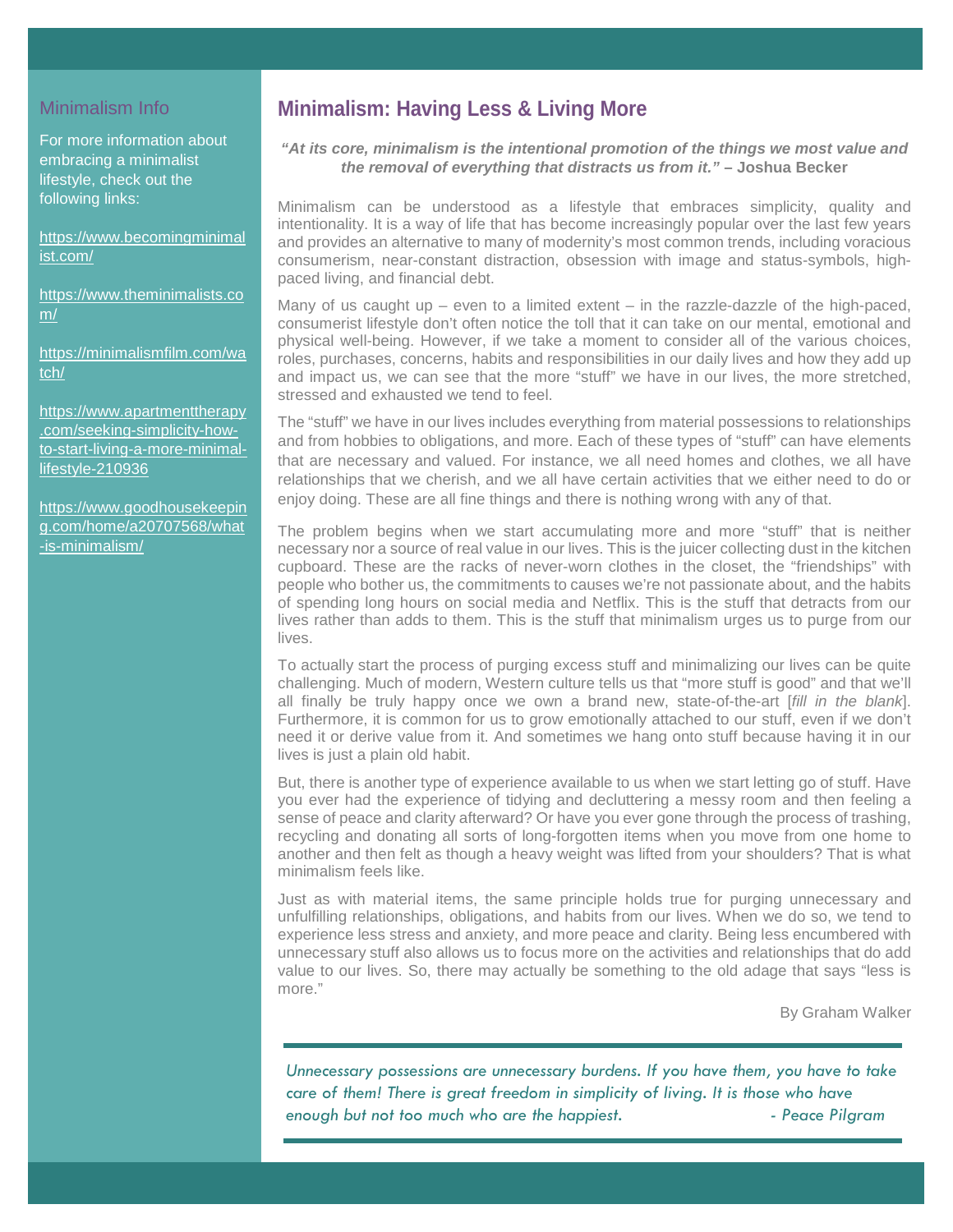

## **Self-Care Ideas for the Mind, Body & Soul**

Self-care isn't something you do once and tick off the list. It's the constant repetition of many tiny habits, which together soothe you and make sure you're at your optimum—emotionally, physically, and mentally.

The best way to do this is to implement tiny self-care habits every day.

The following ideas are tiny self-care activities you can fit into a short amount of time, usually with little cost. Pick one from each category, and include them in your life this week.

#### **For the Mind**

- 1. Start a compliments file. Document the great things people say about you to read later.
- 2. Scratch off a *lurker* on your to-do list, something that's been there for ages and you'll never do.
- 3. Take another route to work. Mixing up your routine in small ways creates new neural pathways in the brain to keep it healthy.
- 4. Pay complete attention to something you usually do on autopilot, perhaps brushing your teeth, driving, eating, or performing your morning routine.
- 5. Fix a small annoyance at home that's been nagging you—a button lost, a drawer that's stuck, a light bulb that's gone.
- 6. Be selfish. Do one thing today just because it makes you happy.
- 7. Do a mini-declutter. Recycle three things from your wardrobe that you don't love or regularly wear.
- 8. Unplug for an hour. Switch everything to airplane mode and free yourself from the constant bings of social media and email.
- 9. Get out of your comfort zone, even if it's just talking to a stranger at the bus stop.
- 10. Edit your social media feeds, and take out any negative people. You can just "mute" them; you don't have to delete them.

#### **For the Body**

- 1. Give your body ten minutes of mindful attention. Use the [body scan technique](http://www.mindful.org/mindfulness-practice/the-body-scan-practice)**\*\*** to check in with each part of your body.
- 2. Oxygenate by taking three deep breaths. [Breathe into your abdomen\\*](http://my.clevelandclinic.org/health/diseases_conditions/hic_Understanding_COPD/hic_Pulmonary_Rehabilitation_Is_it_for_You/hic_Diaphragmatic_Breathing)\*, and let the air puff out your stomach and chest.
- 3. Get down and boogie. Put on your favorite upbeat record and shake your booty.
- 4. Stretch out the kinks. If you're at work, you can always head to the bathroom to avoid strange looks.
- 5. Narrow your food choices. Pick two healthy breakfasts, lunches, and dinners and rotate for the week.
- 6. Activate your self-soothing system. Stroke your own arm, or if that feels too weird, moisturize.

**\*\***link can be found in Online Resources list on the right

## Online Resources

For more tips and information on self care:



[https://psychcentral.com/blog/](https://psychcentral.com/blog/what-self-care-is-and-what-it-isnt-2/) [what-self-care-is-and-what-it](https://psychcentral.com/blog/what-self-care-is-and-what-it-isnt-2/)[isnt-2/](https://psychcentral.com/blog/what-self-care-is-and-what-it-isnt-2/)

[https://www.ted.com/playlists/](https://www.ted.com/playlists/299/the_importance_of_self_care) 299/the\_importance\_of\_self [care](https://www.ted.com/playlists/299/the_importance_of_self_care)

[https://foundrybc.ca/stories/s](https://foundrybc.ca/stories/seven-days-self-care/) [even-days-self-care/](https://foundrybc.ca/stories/seven-days-self-care/)

[http://isfglobal.org/what-is](http://isfglobal.org/what-is-self-care/a-brief-history-of-self-care/)[self-care/a-brief-history-of](http://isfglobal.org/what-is-self-care/a-brief-history-of-self-care/)[self-care/](http://isfglobal.org/what-is-self-care/a-brief-history-of-self-care/)

[https://mashable.com/article/i](https://mashable.com/article/international-self-care-day/) [nternational-self-care-day/](https://mashable.com/article/international-self-care-day/)

#### \*\*Links from article

[https://www.mindful.org/the](https://www.mindful.org/the-body-scan-practice/)[body-scan-practice/](https://www.mindful.org/the-body-scan-practice/)

[https://my.clevelandclinic.org/](https://my.clevelandclinic.org/health/articles/9445-diaphragmatic-breathing) [health/articles/9445](https://my.clevelandclinic.org/health/articles/9445-diaphragmatic-breathing) [diaphragmatic-breathing](https://my.clevelandclinic.org/health/articles/9445-diaphragmatic-breathing)